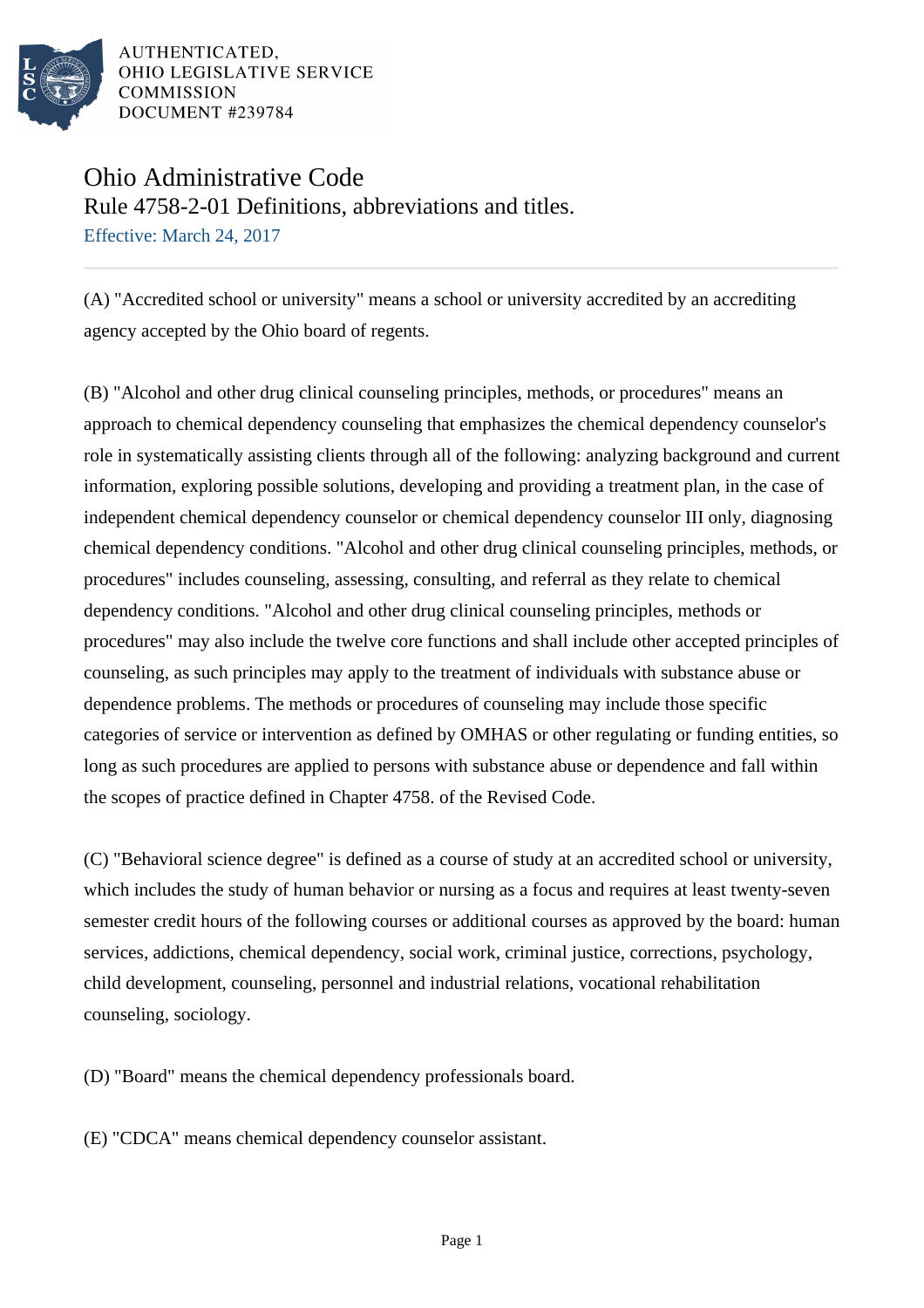

AUTHENTICATED, OHIO LEGISLATIVE SERVICE **COMMISSION** DOCUMENT #239784

(F) "CEU" means continuing education unit.

(G) "Chemical dependency conditions" means those conditions relating to the abuse of or dependency on alcohol or other drugs that are classified in accepted nosologies, including the diagnostic and statistical manual of mental disorders and the international classification of diseases, and in editions of those nosologies published after the effective date of this rule.

(H) "Chemical dependency counseling" means rendering or offering to render to individuals, groups or the public a counseling service involving the application of alcohol and other drug clinical counseling principles, methods or procedures to assist individuals who are abusing or dependent on alcohol or other drugs.

(I) "Chemical dependency counselor" means a person who holds a chemical dependency counselor certificate or license from the board.

(J) "Client" means any person or entity seeking or assigned the services of a CDCA, LCDC II, LCDC III, LICDC, or LICDC-CS regardless of the chemical dependency counselor's work setting.

(K) "Code of Ethics" is the minimum standard of practice required of chemical dependency counselors, prevention professionals or clinical supervisors.

(L) "Complainant" means a person who files a formal complaint with the board against an applicant, certificate holder or licensee under the board's jurisdiction.

(M) "Consumer" means any person or entity seeking or assigned the services of an RA, OCPSA, OCPS, or OCPC regardless of the prevention professional's work setting.

(N) "Credential/credentialed" means a valid license or certificate to practice chemical dependency counseling or prevention under Chapter 4758. of the Revised Code.

(O) "Gambling disorder" means a persistent and recurring maladaptive gambling behavior that is classified in accepted nosologies, including the diagnostic and statistical manual of mental disorders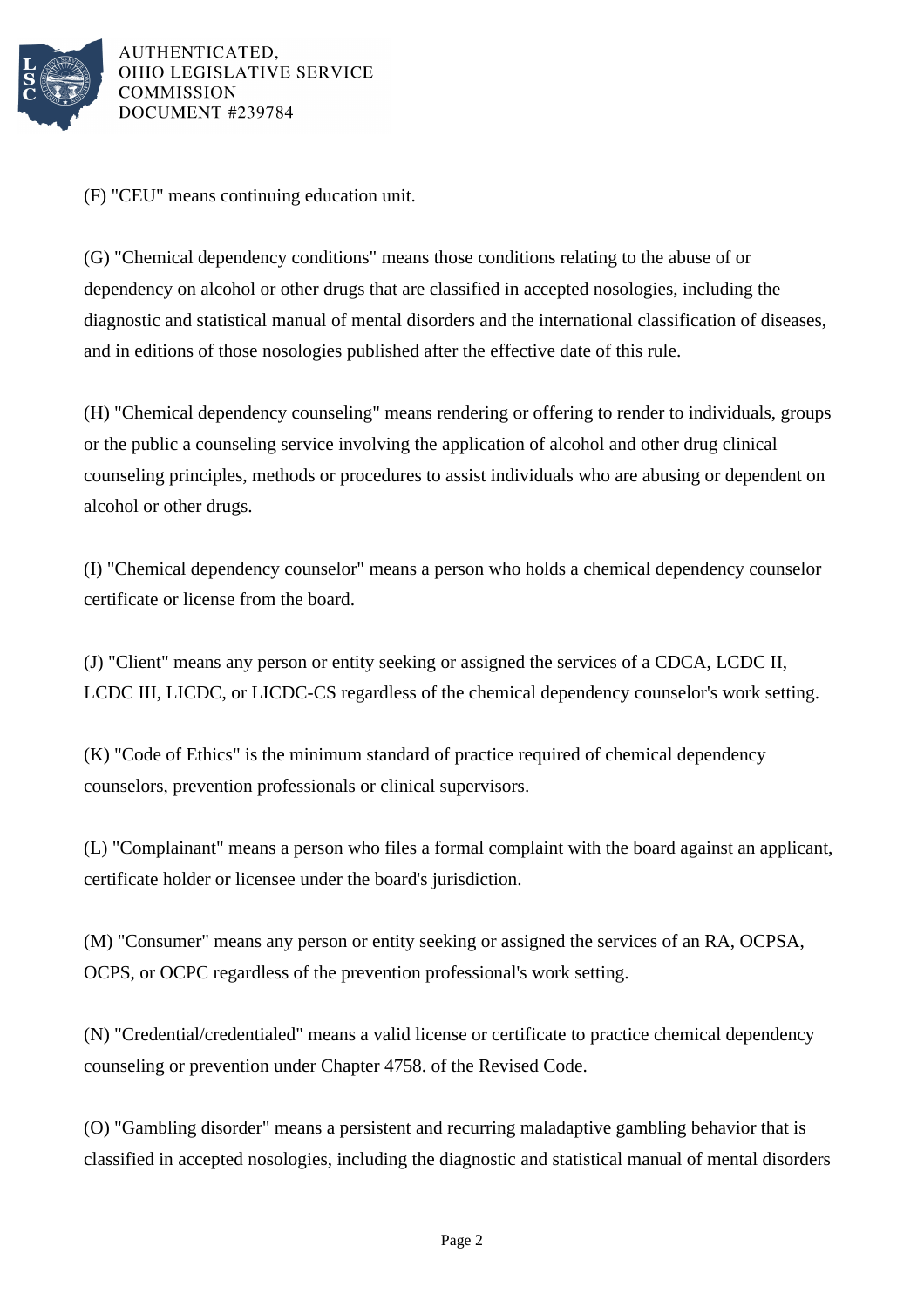

## AUTHENTICATED. OHIO LEGISLATIVE SERVICE **COMMISSION** DOCUMENT #239784

and the international classification of diseases, and in editions of those nosologies published after the effective date of this rule.

(P) "Hearing officer" means a person appointed by the board who presides over an appeal hearing.

(Q) "IC&RC" means the international certification and reciprocity consortium.

(R) "IC&RC domain" means the performance domain established by IC&RC through their job analysis process for examinations. Domains include identified tasks, knowledge and skills which provide the basis for examination questions.

(S) "Impaired or impairment" is defined by the presence of the disorder of alcoholism, substance abuse, mental illness or other debilitating conditions.

(T) "LCDC II" means licensed chemical dependency counselor II.

(U) "LCDC III" means licensed chemical dependency counselor III.

(V) "LICDC" means licensed independent chemical dependency counselor.

(W) "LICDC-CS" means licensed independent chemical dependency counselor clinical supervisor.

(X) "Multiple relationship" is defined as any financial, social, emotional, supervisory, political, administrative, legal or sexual relationship between a licensee or certificate holder and their client/consumer which might impair professional judgment or increase the risk of client/consumer exploitation.

(Y) "OCPSA" means Ohio certified prevention specialist assistant.

(Z) "OCPS " means Ohio certified prevention specialist.

(AA) "OCPC" means Ohio certified prevention consultant.